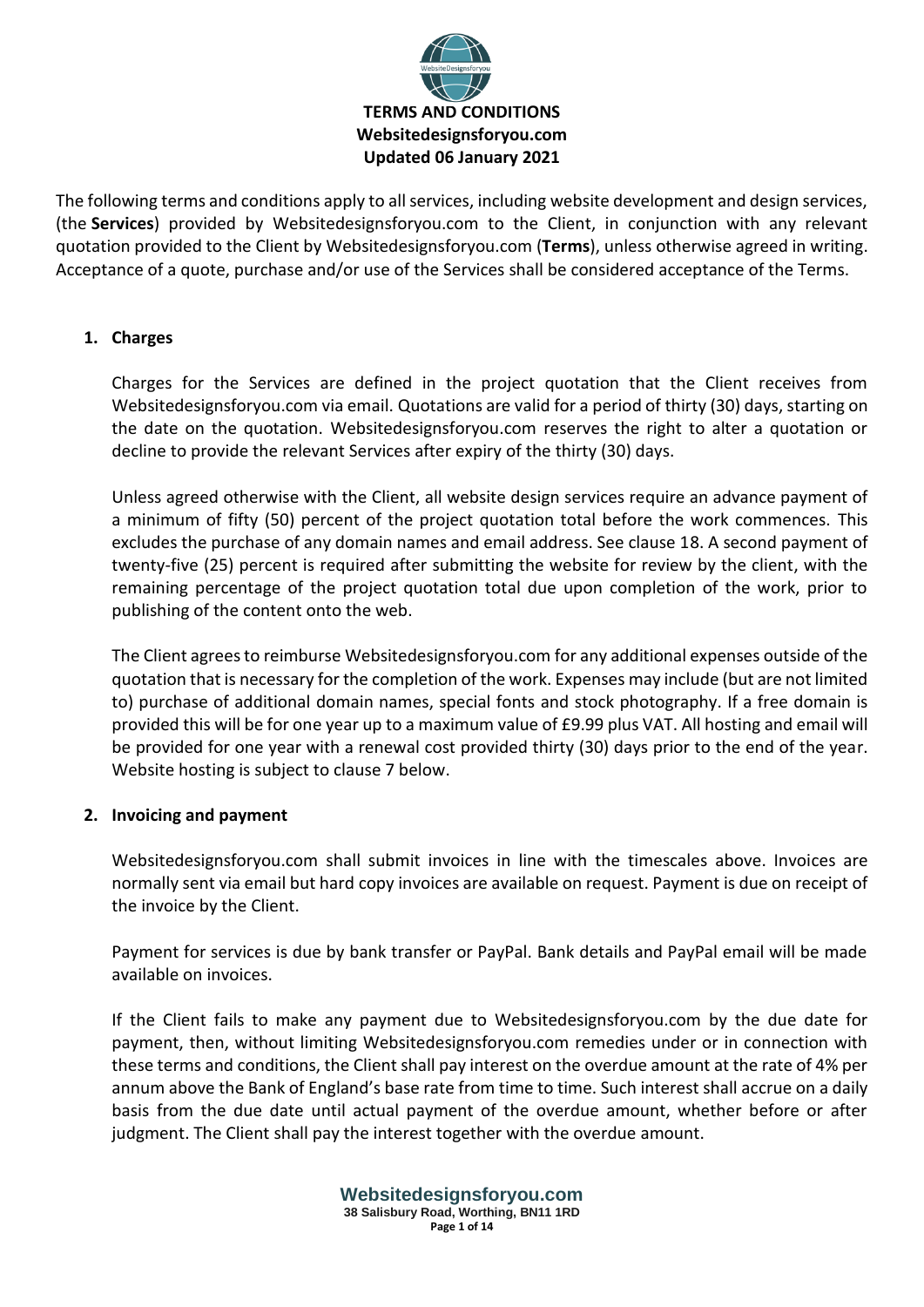

Accounts unpaid thirty (30) days after the date of invoice will be considered in default. If the Client in default maintains any information or files on Websitedesignsforyou.com web space, Websitedesignsforyou.com will, at its discretion, remove all such material from its web space. Websitedesignsforyou.com is not responsible for any loss of data incurred due to the removal of the service. Removal of such material does not relieve the Client of the obligation to pay any outstanding charges assessed to the Client's account. Cheques returned for insufficient funds will be assessed a return charge of £25 and the Client's account will immediately be considered to be in default until full payment is received. Clients with accounts in default agree to pay Websitedesignsforyou.com reasonable expenses, including legal fees and costs for collection by third-party agencies, incurred by Websitedesignsforyou.com in enforcing these Terms.

# **3. Client Review**

Websitedesignsforyou.com will provide the Client with an opportunity to review the appearance and content of the website during the design phase and once the overall website development is completed. One opportunity to review the format and content will be provided at the review stage. At this point any changes must be notified to Websitedesignsforyou.com to amend, via email. Only at this point can changes be made unless there are any errors made by Websitedesignsforyou.com. At the completion of the project, such materials will be deemed to be accepted and approved unless the Client notifies Websitedesignsforyou.com otherwise within ten (10) days of the date the materials are made available to the Client. Websitedesignsforyou.com takes no responsibility for any errors, or omissions following the review of the website by the Client. Any additions to the brief will be carried out at the discretion of Websitedesignsforyou.com. Where no charge is made by Websitedesignsforyou.com for such additions, Websitedesignsforyou.com accept no responsibility for errors and reserve the right to charge an according amount for any correction to these or further additions.

## **4. Turnaround Time and Content Control**

Websitedesignsforyou.com will install and publicly post or supply the Client's website by the date specified in the project proposal, or at the date agreed with Client upon Websitedesignsforyou.com receiving initial payment, unless a delay is specifically requested by the Client and agreed by Websitedesignsforyou.com.com.

In return, the Client agrees to provide Websitedesignsforyou.com.com promptly with all necessary co-operation, information, materials and data, access to staff and timely decision-making which may be reasonably required by Websitedesignsforyou.com.com for the performance of the Services. This shall include the Client delegating a single individual as a primary contact to aid Websitedesignsforyou.com.com with progressing the commission in a satisfactory and expedient manner.

During the project, Websitedesignsforyou.com.com will require the Client to provide website content; text, images, movies and sound files, along with any relevant background information.

> **Websitedesignsforyou.com 38 Salisbury Road, Worthing, BN11 1RD Page 2 of 14**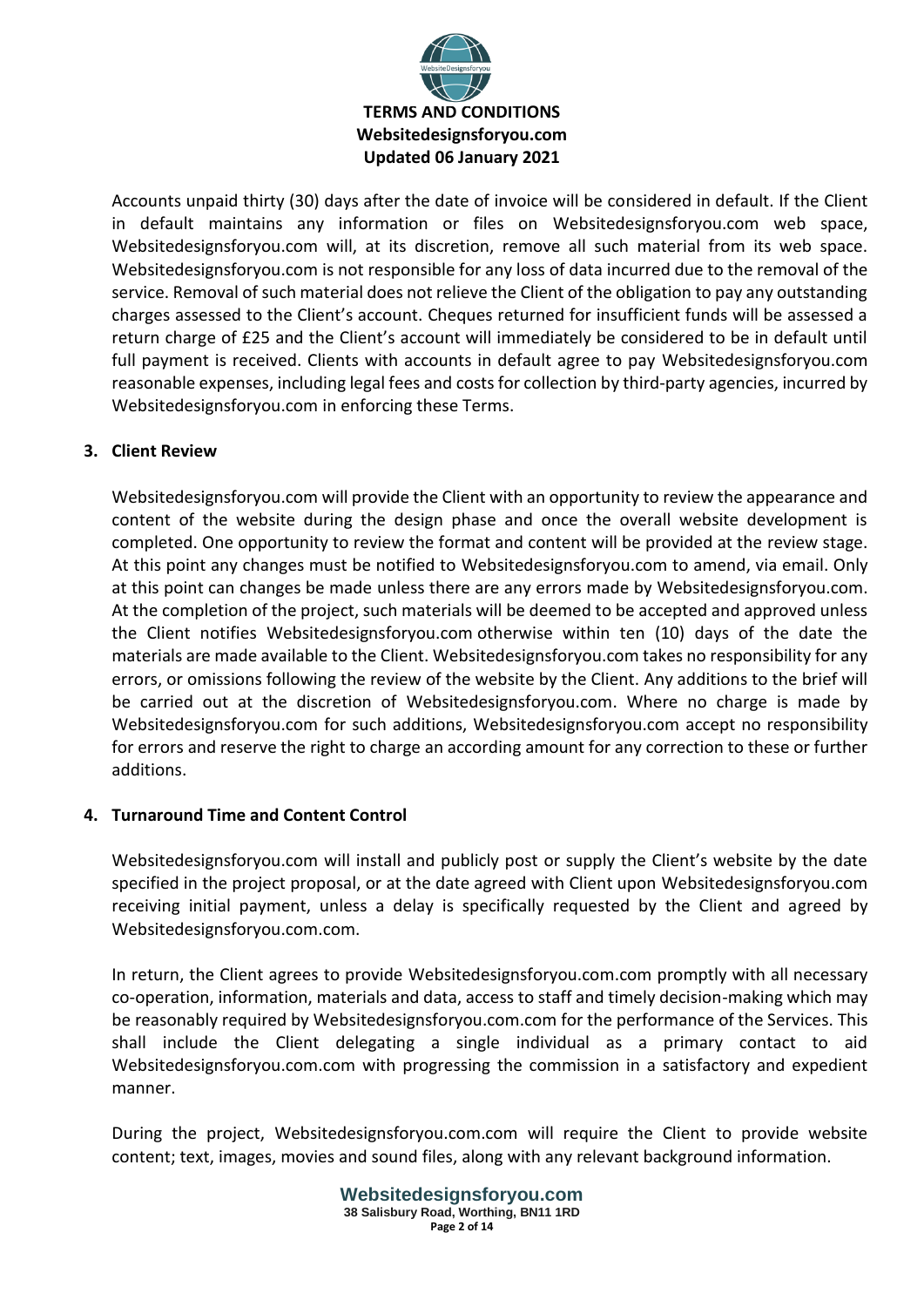

Websitedesignsforyou.com.com will not be liable for costs incurred, compensation or loss of earnings due to the failure to meet agreed deadlines.

Websitedesignsforyou.com will not be liable or become involved in any disputes between the site owner and their clients and cannot be held responsible for any wrong doing on the part of a site owner.

Websitedesignsforyou.com will not be liable for any costs incurred, compensation or loss of earnings due to the work carried out on behalf of the client or any of the clients appointed agents.

## **5. Failure to provide required website content**

Websitedesignsforyou.com is a small business, and to remain efficient we must ensure that work we have programmed is carried out at the scheduled time. On occasions we may have to reject offers for other work and enquiries to ensure that your work is completed at the time arranged.

This is why we ask that the Client provides all the required information in advance. On any occasion where progress cannot be made with the Client's website because we have not been given the required information in the agreed time frame, and we are delayed as result, we reserve the right to impose a surcharge of up to 25% of the Charges. If the Services involve Search Engine Optimisation (SEO) we need the text content for the Client's site in advance so that the SEO can be planned and completed efficiently.

If the Client agrees to provide us with the required information and subsequently fail to do within one week of project commencement, we reserve the right to close the project and the balance remaining becomes payable immediately. Simply put, do not give us the go ahead to start until you are ready to do so.

**Please note that all content must be provided on the standard Websitedesignsforyou.com template as issued in the quotation for service. Any images must be provided in .gif, .jpeg, .png or .tiff format. The heading for each page must be supplied with the content for that page. These pages must have the same titles as the agreed website pages. Contact us if you need clarification on this.**

## **6. Web Browsers**

Websitedesignsforyou.com makes every effort to ensure websites are designed to be viewed by the majority of visitors. Websites are designed to work with the most popular current browsers (e.g. Firefox, Google Chrome, Microsoft Edge etc.). The Client agrees that Websitedesignsforyou.com cannot guarantee correct functionality with all browser software across different operating systems.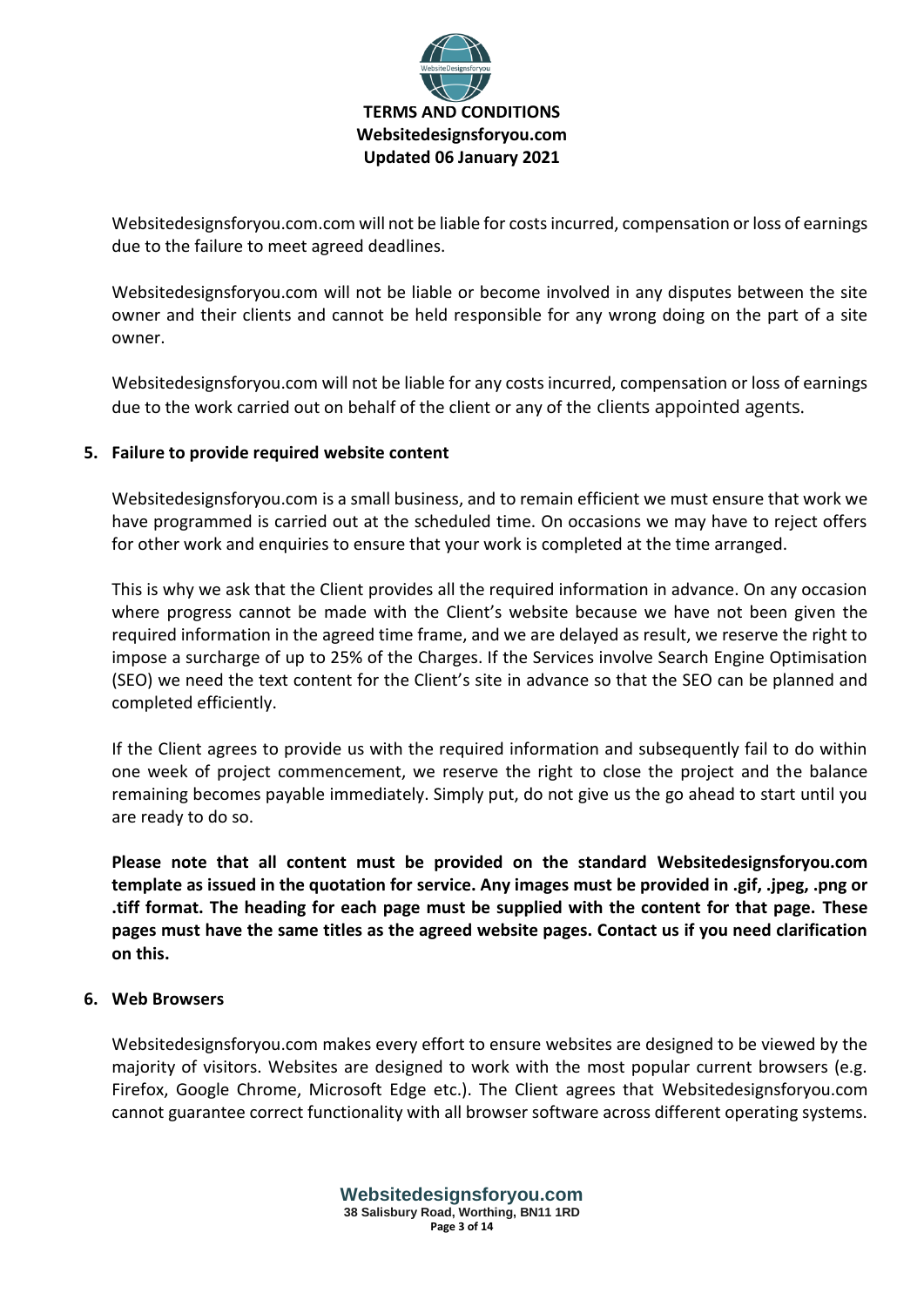

Websitedesignsforyou.com cannot accept responsibility for web pages which do not display acceptably in new versions of browsers released after the website has been designed and handed over to the Client. As such, Websitedesignsforyou.com reserves the right to quote for any work involved in changing the website design or website code for it to work with updated browser software.

# **7. Website Hosting**

Whilst Websitedesignsforyou.com provides website hosting services, no guarantees can be made as to the availability or interruption of this service. Websitedesignsforyou.com cannot accept liability for losses caused by the unavailability, malfunction or interruption of this service, or for loss of turnover, sales, revenue, profits or indirect, consequential or special loss.

Websitedesignsforyou.com reserves the right to refuse to handle in any way, material which may be deemed offensive, illegal or in any way controversial, and also to terminate the hosting service should the necessity arise. No refund or credit will be provided should this occur.

## **8. Permission and Copyright**

Copyright of the completed web designs, images, pages, code and source files created by Websitedesignsforyou.com for the project shall be with the Client upon final payment only by prior written agreement. Without an agreement, ownership of designs and all code is with Websitedesignsforyou.com.

These terms of use grant a non-exclusive limited license so that the Client can use the design on one website and on one domain name only. The Client is not permitted to use a design for more than one website without prior written agreement between the Client and Websitedesignsforyou.com.

The Client agrees that resale or distribution of the completed files is forbidden unless a prior written agreement is made between the Client and Websitedesignsforyou.com.

The Client hereby agrees that all media and content made available to Websitedesignsforyou.com for use in the project are either owned by the Client or used with full permission of the original authors. The Client agrees to hold harmless, protect and defend Websitedesignsforyou.com from any claim or suit that may arise as a result of using the supplied media and content.

Websitedesignsforyou.com takes no responsibility for any links to third party websites provided by the Client for use on the Website.

The Client agrees that Websitedesignsforyou.com reserves the right to include any work done for the Client in a portfolio of work.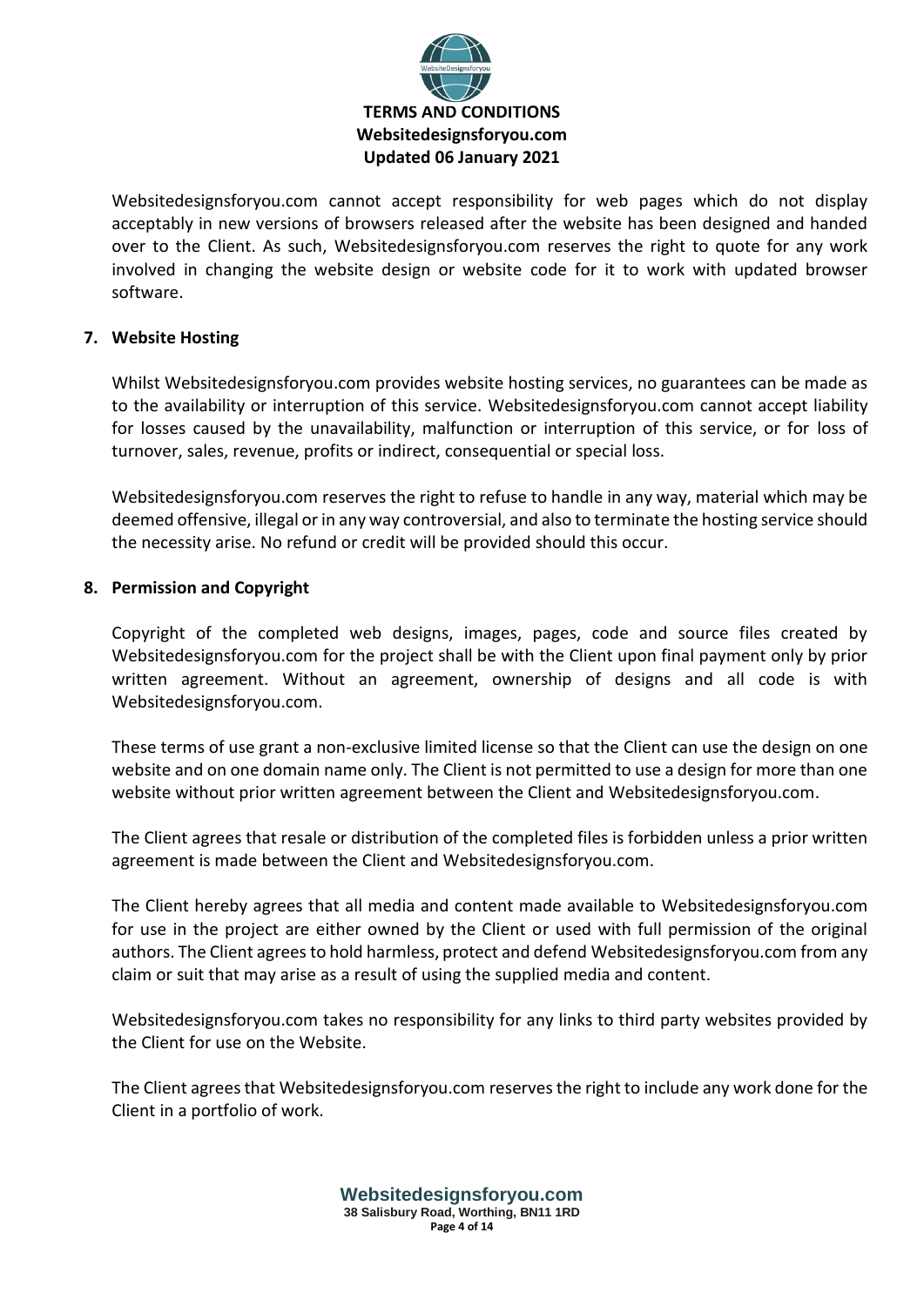

The Client agrees to abide by the terms of any third party software or media included within any work done for the Client. Examples of this include, but are not limited to, Google-maps, Media under the Creative Commons license, RSS feeds, Open Source GPL Software etc.

## **9. Termination**

Termination of services by the Client must be requested in a written notice and will be effective on receipt of such notice. Email or telephone requests for termination of services will not be honoured until and unless confirmed in writing. The Client will be invoiced for work completed (including any expenses incurred, as outlined in clause 1) to the date of first notice of cancellation for payment in full within thirty (30) days. No pre-paid hosting or email costs will be refunded on termination of the contract.

If the Client breaks any of these terms and conditions and the Client fail to correct the breach within seven (7) days following written notice from us specifying the breach, Websitedesignsforyou.com may terminate this Agreement forthwith.

If the Client is a company and the Client go into insolvent liquidation or suffer the appointment of an administrator or administrative receiver or enter into a voluntary arrangement with the Client's creditors, Websitedesignsforyou.com shall be entitled to terminate this Agreement forthwith.

On termination of this Agreement or suspension of the Services Websitedesignsforyou.com shall be entitled immediately to block the Client's site and to remove all data located on it. Websitedesignsforyou.com shall be entitled to delete all such data but Websitedesignsforyou.com may, at its discretion, hold such data for such period as Websitedesignsforyou.com may decide to allow the Client to collect it at the Client's expense, subject to payment in full of any amounts withstanding and payable to us.

Should Websitedesignsforyou.com wish to terminate the contract, thirty (30) days notice will be provided. Links to managing Websitedesignsforyou.com content page will be provided. All future costs will then be borne by the Client and Websitedesignsforyou.com will not be responsible for any of the costs or content of the site.

## **10. Indemnity**

All Websitedesignsforyou.com services may be used for lawful purposes only. The Client agrees to indemnify and hold harmless Websitedesignsforyou.com against all damages, losses and expenses arising as a result of any and all actions or claims resulting from the Client's use of Websitedesignsforyou.com service.

## **11. Intellectual property**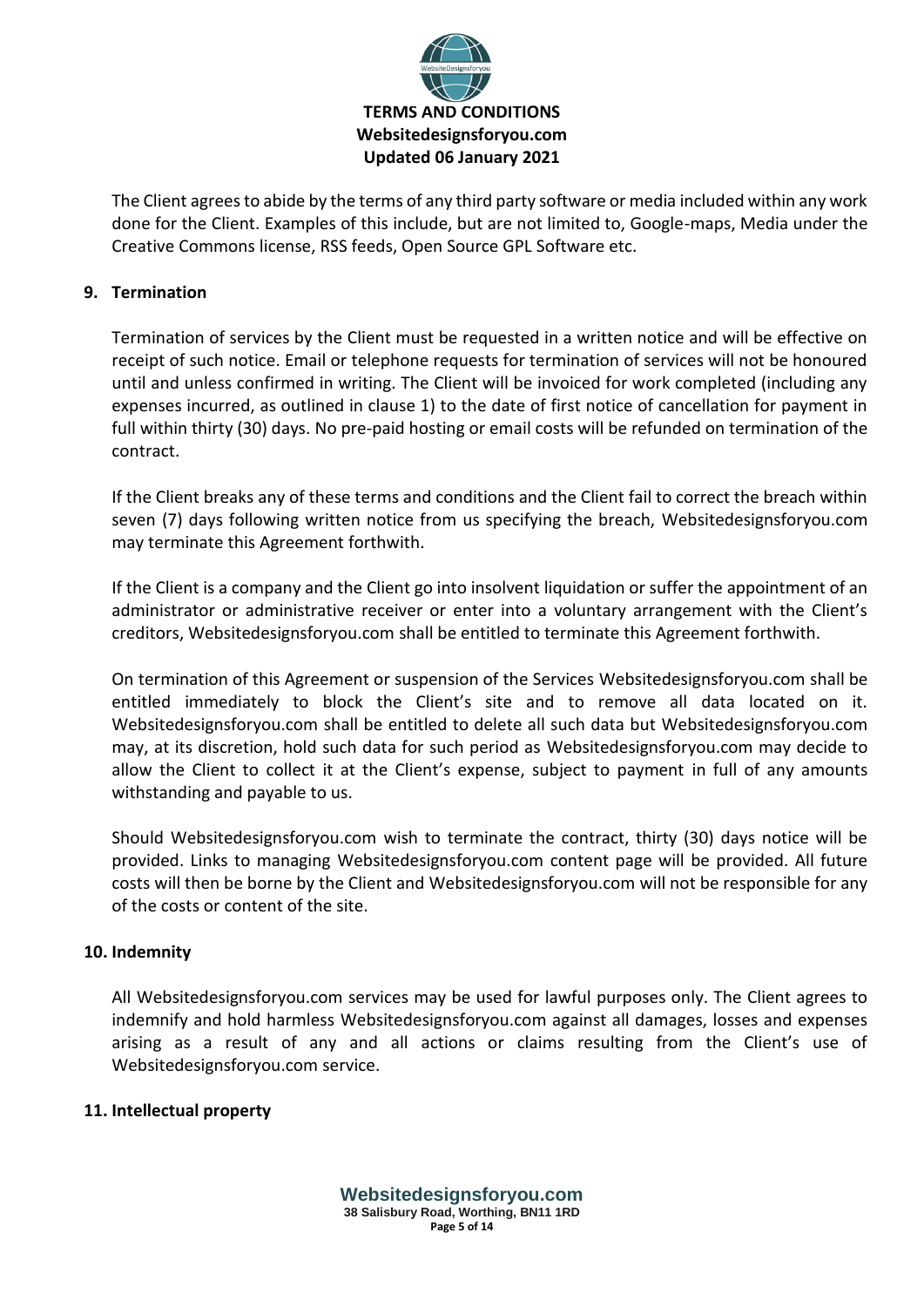

**Background IP** means any IP Rights, other than Foreground IP, that is used in connection with these Terms.

**Foreground IP** means any IP Rights that arise or are obtained or developed by, or by a contractor on behalf of, either party in respect of the services and deliverables under or in connection with these Terms.

**IP Rights** means patents, utility models, rights to inventions, copyright and neighbouring and related rights, trademarks and service marks, business names and domain names, rights in get-up and trade dress, goodwill and the right to sue for passing off or unfair competition, rights in designs, database rights, rights to use, and protect the confidentiality of, confidential information (including know-how and trade secrets), and all other intellectual property rights, in each case whether registered or unregistered and including all applications and rights to apply for and be granted, renewals or extensions of, and rights to claim priority from, such rights and all similar or equivalent rights or forms of protection which subsist or will subsist now or in the future in any part of the world.

All Background IP, including but not limited to any IP Rights in data, files and graphic logos provided to Websitedesignsforyou.com by the Client, is and shall remain the exclusive property of the party owning it (or, where applicable, the third party from whom it's right to use the Background IP has derived).

The Client hereby grants to Websitedesignsforyou.com a non-exclusive licence to publish and use such material, which may be sub-licensed to any contractor acting on behalf of Websitedesignsforyou.com. The Client must obtain permission and rights to use any information or files that are copyrighted by a third party. The Client is further responsible for granting Websitedesignsforyou.com permission and rights for use of the same. A contract for website design and/or placement shall be regarded as a guarantee by the Client to Websitedesignsforyou.com that all such permissions and authorities have been obtained. Evidence of permissions and authorities may be requested. The Client shall indemnify and hold harmless Websitedesignsforyou.com against all damages, losses and expenses arising as a result of any and all actions or claims that any materials provided to Websitedesignsforyou.com by or on behalf of the Client infringe the IP Rights of a third party.

All Foreground IP shall vest in and be owned absolutely by the party creating or developing it. Websitedesignsforyou.com hereby grants the Client a non-exclusive licence of such Foreground IP for the purpose of operating the website.

# **12. Confidentiality**

Each party (the **Receiving Party**) shall use its reasonable endeavours to keep confidential all information and documentation disclosed by the other party (the **Disclosing Party**), before or after the date of these Terms, to the Receiving Party or of which the Receiving Party becomes aware which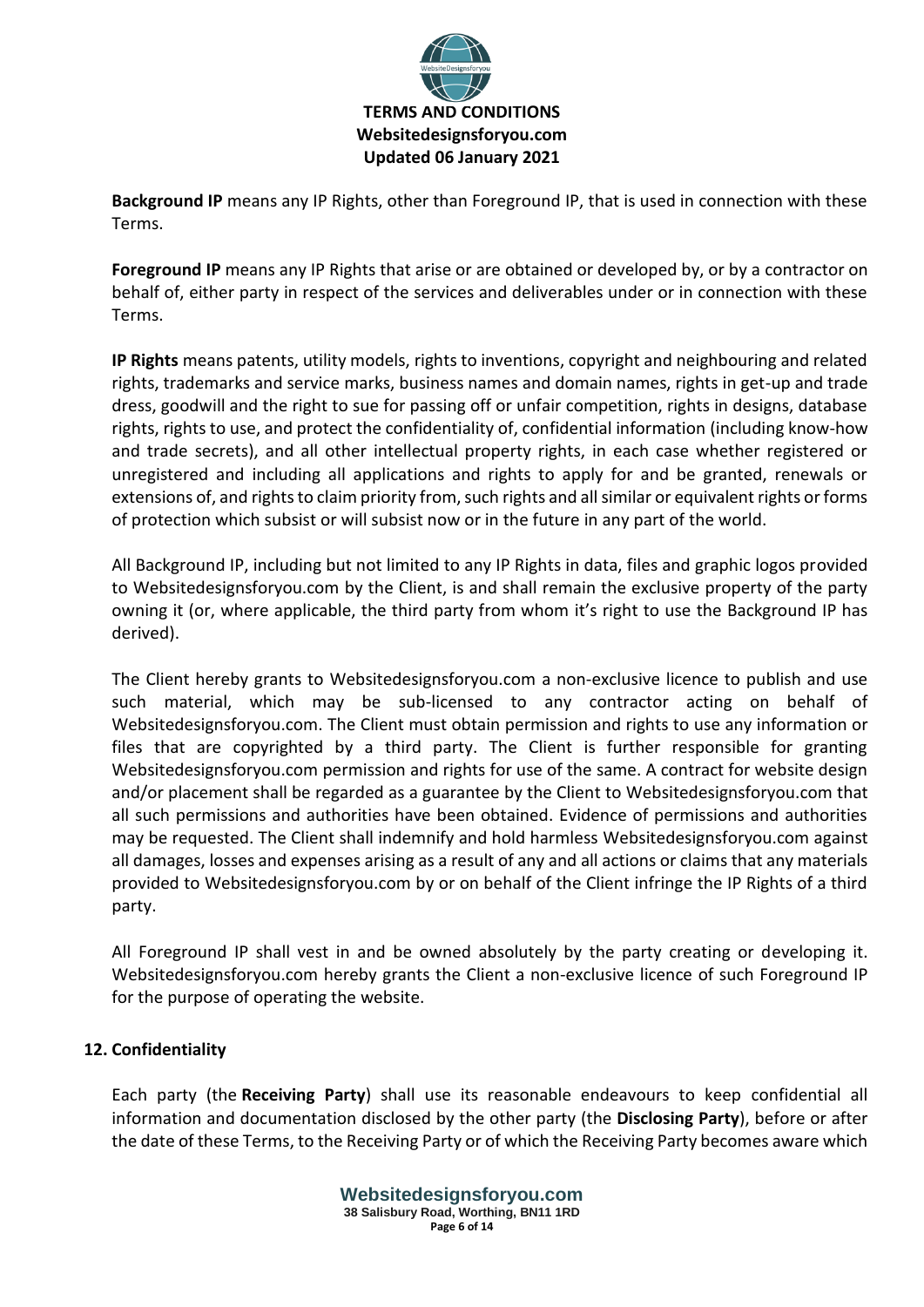

in each case relates to any software, operations, products, processes, dealings, trade secrets or the business of the Disclosing Party (including without limitation all associated software, specifications, designs and graphics) or which is identified by the Disclosing Party as confidential (the **Confidential Information**) and will not use any Confidential Information for any purpose other than the performance of its obligations under these Terms. The Receiving Party shall not disclose Confidential Information to any third party without the prior written consent of the Disclosing Party. This clause shall survive the termination of these Terms for whatever cause.

During the term of these Terms the Receiving Party may disclose the Confidential Information to its employees and sub-contractors (any such person being referred to as the **Recipient**) to the extent that it is reasonably necessary for the purposes of these Terms. The Receiving Party shall procure that each Recipient is made aware of and complies with all the Receiving Party's obligations of confidentiality under these Terms as if the Recipient was a party to these Terms.

The obligations in this clause 11 shall not apply to any Confidential Information which is:

- a) at the date of these Terms already in, or at any time after the date of these Terms comes into, the public domain other than through breach of these Terms by the Receiving Party or any Recipient;
- b) furnished to the Receiving Party or any Recipient without restriction by a third party having a bona fide right to do so; or
- c) required to be disclosed by the Receiving Party by law or regulatory requirements, provided that the Receiving Party shall give the Disclosing Party as much notice as reasonably practicable of the requirement for such disclosure.

All tangible forms of Confidential Information, including, without limitation, all summaries, copies, excerpts of any Confidential Information whether prepared by the Disclosing Party or not, shall be the sole property of the Disclosing Party, and shall be immediately delivered by the Receiving Party to the Disclosing Party upon the Disclosing Party's request or the termination of these Terms (whichever is earlier). The Receiving Party shall not copy, reproduce, publish or distribute in whole or in part any Confidential Information without the prior written consent of the Disclosing Party.

## **13. Data protection**

For the purposes of this clause, Data Protection Law means the General Data Protection Regulation (EU) 2016/679, the Data Protection Act 2018, any other data protection and/or privacy laws applicable to Websitedesignsforyou.com, and any applicable laws replacing, amending, extending, re-enacting or consolidating the above from time to time.

Both parties will comply with all applicable requirements of Data Protection Law. This clause is in addition to, and does not relieve, remove or replace, a party's obligations or rights under Data Protection Law.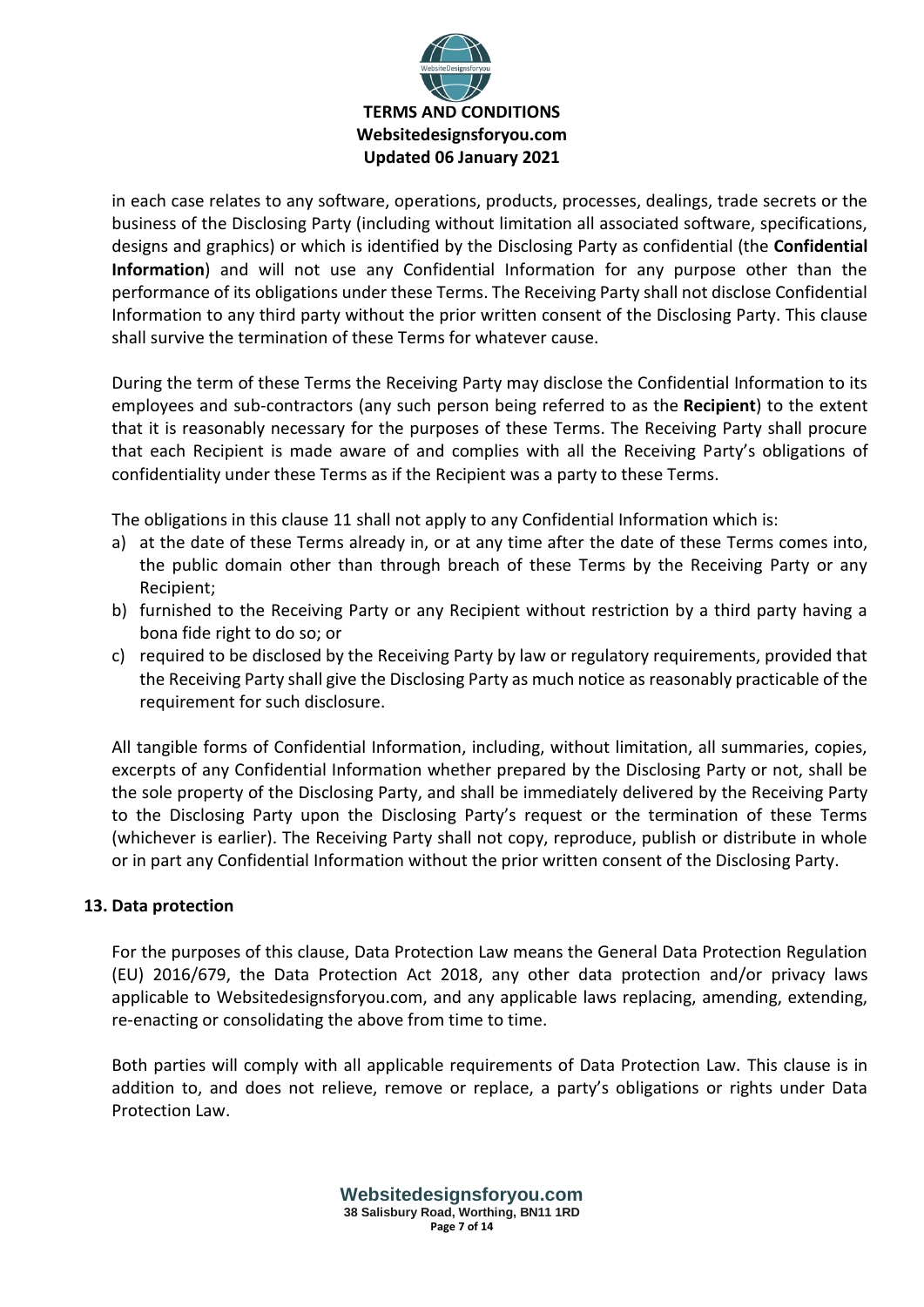

The Client will comply with Data Protection Law in connection with the collection, storage and processing of personal data (which shall include you providing all the required fair processing information to, and obtaining all necessary consent from, data subjects), and the exercise and performance of your respective rights and obligations under these terms and conditions, including all instructions given by the Client to Websitedesignsforyou.com and maintaining all relevant regulatory registrations and notifications as required under Data Protection Law.

The parties acknowledge that if Websitedesignsforyou.com processes any personal data on the Client's behalf when performing its obligations under this agreement, the Client is the controller and Websitedesignsforyou.com is the processor for the purposes of Data Protection Law.

The scope, nature and purpose of processing by Websitedesignsforyou.com, the duration of the processing and the types of personal data and categories of data subject are set out in our Privacy Notice and the project quotation.

In relation to the processing of personal data under these terms and conditions, Websitedesignsforyou.com shall:

Process personal data on the Client's behalf only on and in accordance with the Client's documented instructions as set out in this clause 11 (as updated from time to time by agreement between the parties), unless required to do so by applicable law; in such a case, we shall inform you of that legal requirement before processing, unless that law prohibits such information on important grounds of public interest;

Ensure that persons authorised to process personal data have committed themselves to confidentiality or are under an appropriate statutory obligation of confidentiality;

Implement and maintain appropriate technical and organisational measures in relation to the processing of personal data; you hereby acknowledge that you are satisfied that our processing operations and technical and organisational measures are suitable for the purposes for which you propose to use our services and engage us to process the personal data;

Promptly refer all data subject requests we receive to you and, taking into account the nature of the processing, assist you by appropriate technical and organisational measures, insofar as this is possible, for the fulfilment of your obligation to respond to requests for exercising the data subject's rights laid down in Chapter III of the GDPR;

Assist you in ensuring compliance with the obligations pursuant to Articles 32 to 36 of the GDPR, taking into account the nature of processing and the information available to us and only in the event that you cannot reasonably be expected to comply with the requirements of Articles 32 to 36 without our information and/or assistance (e.g. you do not possess or otherwise have access to the information requested). We may charge our reasonable costs on a time and materials basis in providing you with such assistance;

> **Websitedesignsforyou.com 38 Salisbury Road, Worthing, BN11 1RD Page 8 of 14**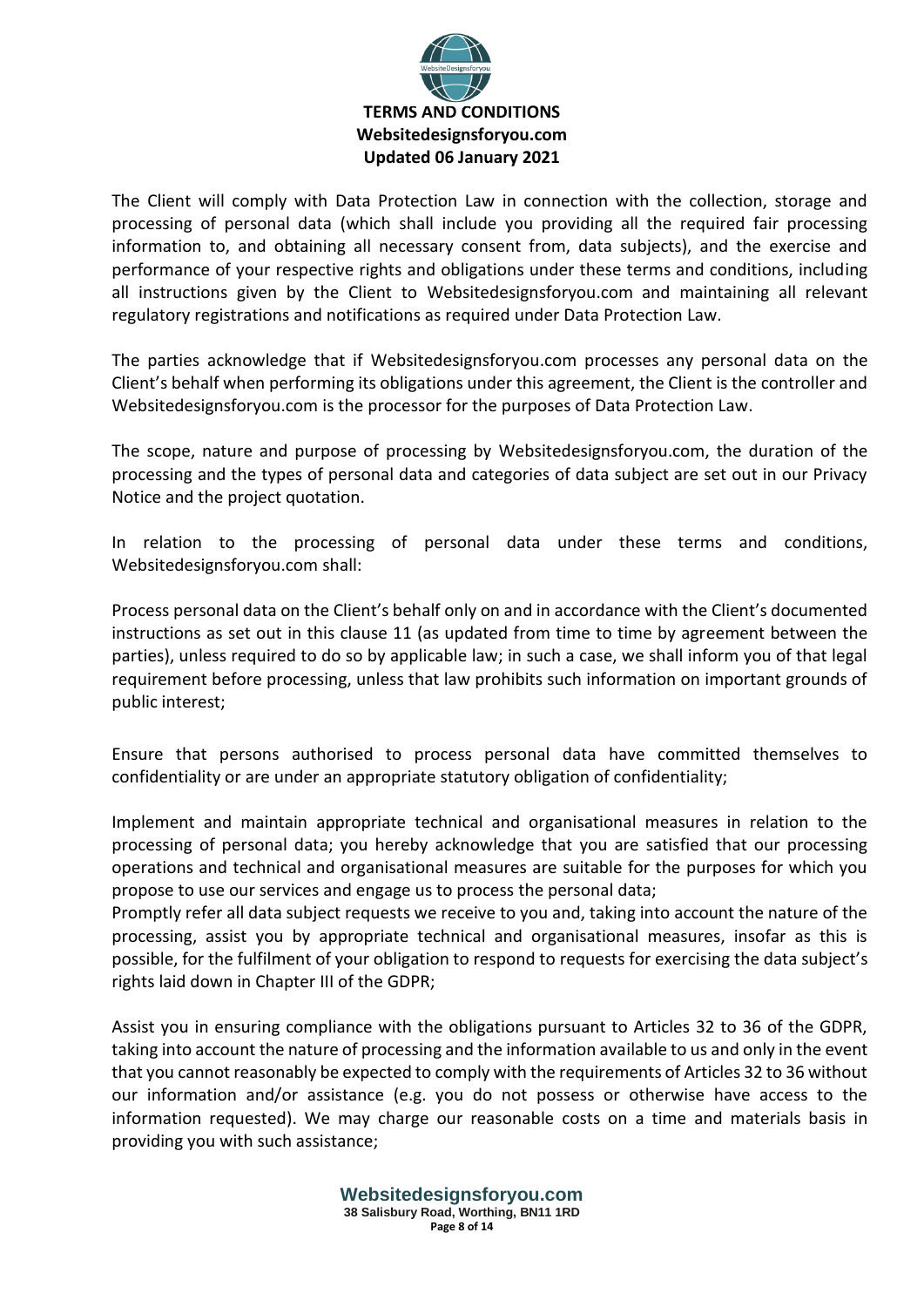

Retain personal data in accordance with the retention periods set out in our Privacy Notice;

Make available to you all information necessary to demonstrate compliance with the obligations laid down in Article 28(3) and allow for and contribute to audits, including inspections, conducted by you or another auditor mandated by you provided: (i) you give us at least 7 days prior notice of an audit or inspection being required; (ii) you give us a reasonable period of time to comply with any information request; (iii) ensuring that all information obtained or generated by you or your auditor(s) in connection with such information requests, inspections and audits is kept strictly confidential; (iv) ensuring that such audit or inspection is undertaken during normal business hours, with minimal disruption to our business; (v) no more than one audit and one information request is permitted per calendar year; and (vi) paying our reasonable costs for assisting with the provision of information and allowing for and contributing to inspections and audits;

Take reasonable steps to ensure the reliability of anyone who we allow to have access to personal data, ensuring that in each case access is limited to those individuals who need to know or access the relevant personal data, as necessary for the purposes of the Terms; and

Notify the Client without delay (and if possible, within 24 hours) upon us or any sub-processor becoming aware of a personal data breach affecting personal data processed on the Client's behalf, providing the Client with sufficient information to allow you to meet any obligations to report or inform data subjects of the personal data breach.

The Client hereby gives Websitedesignsforyou.com consent to engage sub-processors for processing of personal data on your behalf. We shall inform the Client before transferring any personal data processed on your behalf to a new sub-processor. Following receipt of such information you shall notify us if you object to the new sub-processor. If you do not object to the sub-processor within seven calendar days of receiving the information, you shall be deemed to have accepted the subprocessor. If you have raised a reasonable objection to the new sub-processor, and the parties have failed to agree on a solution within reasonable time, the Client shall have the right to terminate these Terms with a notice period determined by the Client, without prejudice to any other remedies available under law or contract. During the notice period, we shall not transfer any personal data processed on the Client's behalf to the sub-processor.

Websitedesignsforyou.com shall enter into appropriate written agreements with all of its subprocessors on terms substantially similar to these Terms. We shall remain primarily liable to the Client for the performance or non-performance of the sub-processor's obligations. Upon your request, we are obliged to provide information regarding any sub-processor, including name, address and the processing carried out by the sub-processor.

We will not transfer personal data processed on your behalf to a country outside the United Kingdom which is not recognised by the European Commission to have an adequate level of protection in accordance with Data Protection Law unless the transfer is affected by such legally enforceable

> **Websitedesignsforyou.com 38 Salisbury Road, Worthing, BN11 1RD Page 9 of 14**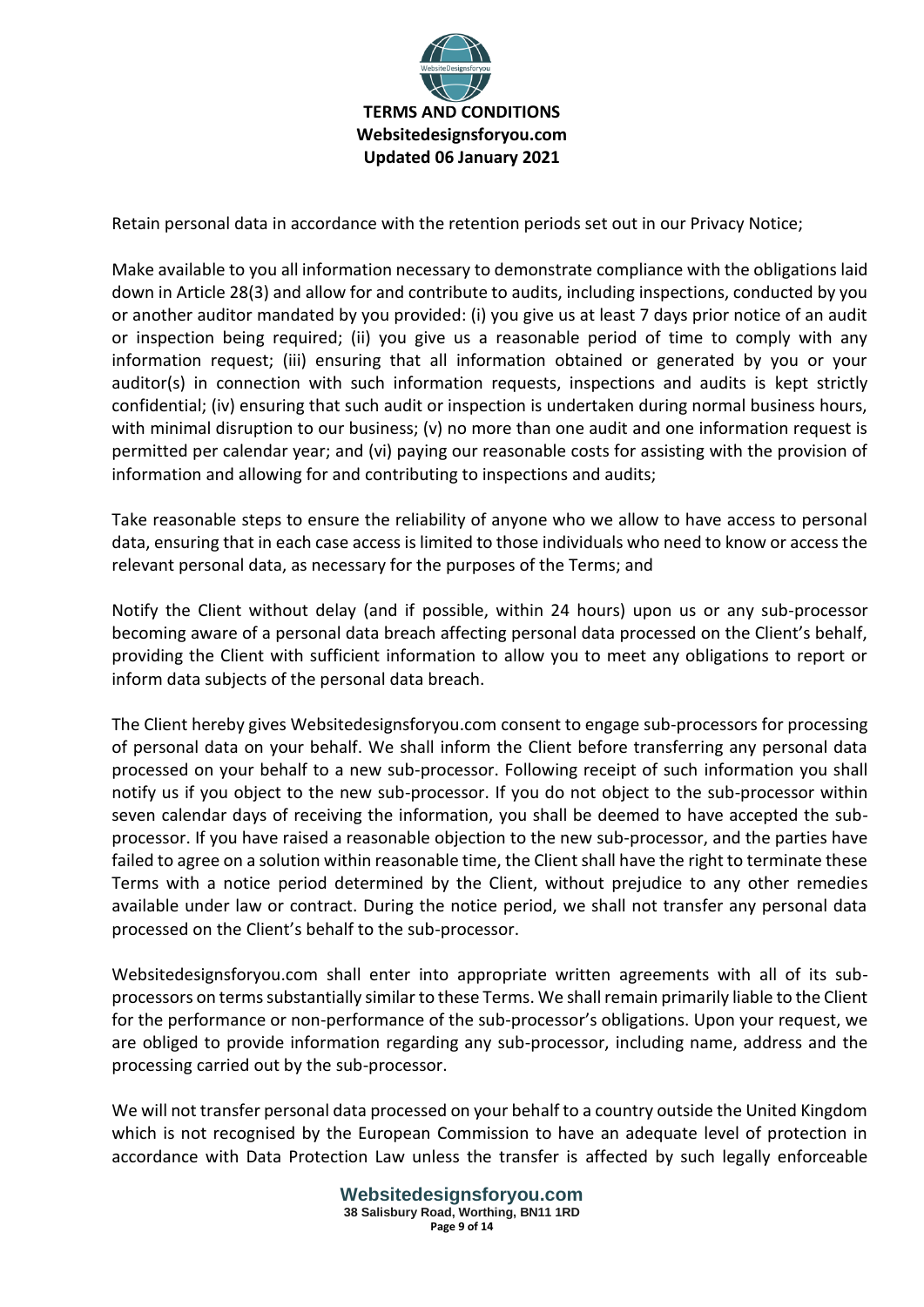

mechanism(s) for transfers of personal data as may be permitted under Data Protection Laws from time to time.

# **14. Standard Media Delivery**

Unless otherwise specified in the project quotation, this Agreement assumes that any text will be provided by the Client in electronic format (Word or Google Docs delivered via e-mail) and that all photographs and other graphics will be provided physically in high quality print suitable for scanning or electronically in .gif, .jpeg, .png or .tiff format. Although every reasonable attempt shall be made by Websitedesignsforyou.com to return to the Client any images or printed material provided for use in creation of the Client's website, such return cannot be guaranteed.

## **15. Design Credit and Marketing**

A link to Websitedesignsforyou.com will appear in either small type or by a small graphic at the bottom of the Client's website. If a graphic is used, it will be designed to fit in with the overall site design. If a client requests that the design credit be removed, a nominal fee of 10% of the total development charges will be applied. When total development charges are less than £5000, a fixed fee of £500 will be applied.

The Client agrees that the website developed for the Client may be presented in Websitedesignsforyou.com portfolio, and hereby grants Websitedesignsforyou.com a worldwide, perpetual, non-exclusive licence to use its name, logo and branding for advertising, marketing and promotional activities.

#### **16. Third Party Servers**

Websitedesignsforyou.com designs and tests websites to work on the Wix server system and cannot guarantee correct functionality if the Client wishes to use a third-party server. In the event that the Client is using a third-party server, it is the responsibility of the Client and any third-party host to ensure that the server is compatible with the website. Websitedesignsforyou.com will assist the Client to configure the server if this is required. However, this may be subject to additional charges.

If the Client's website is to be installed on a third-party server, Websitedesignsforyou.com must be granted temporary read/write access to the Client's storage directories which must be accessible via FTP. Depending on the specific nature of the project, other resources might also need to be configured on the server.

#### **17. Post-Placement Alterations**

In the event that the Client wishes to make alterations to the website once installed, the Client agrees to give Websitedesignsforyou.com the opportunity to quote to provide such alterations. There is no obligation on the Client to accept the quote provided by Websitedesignsforyou.com.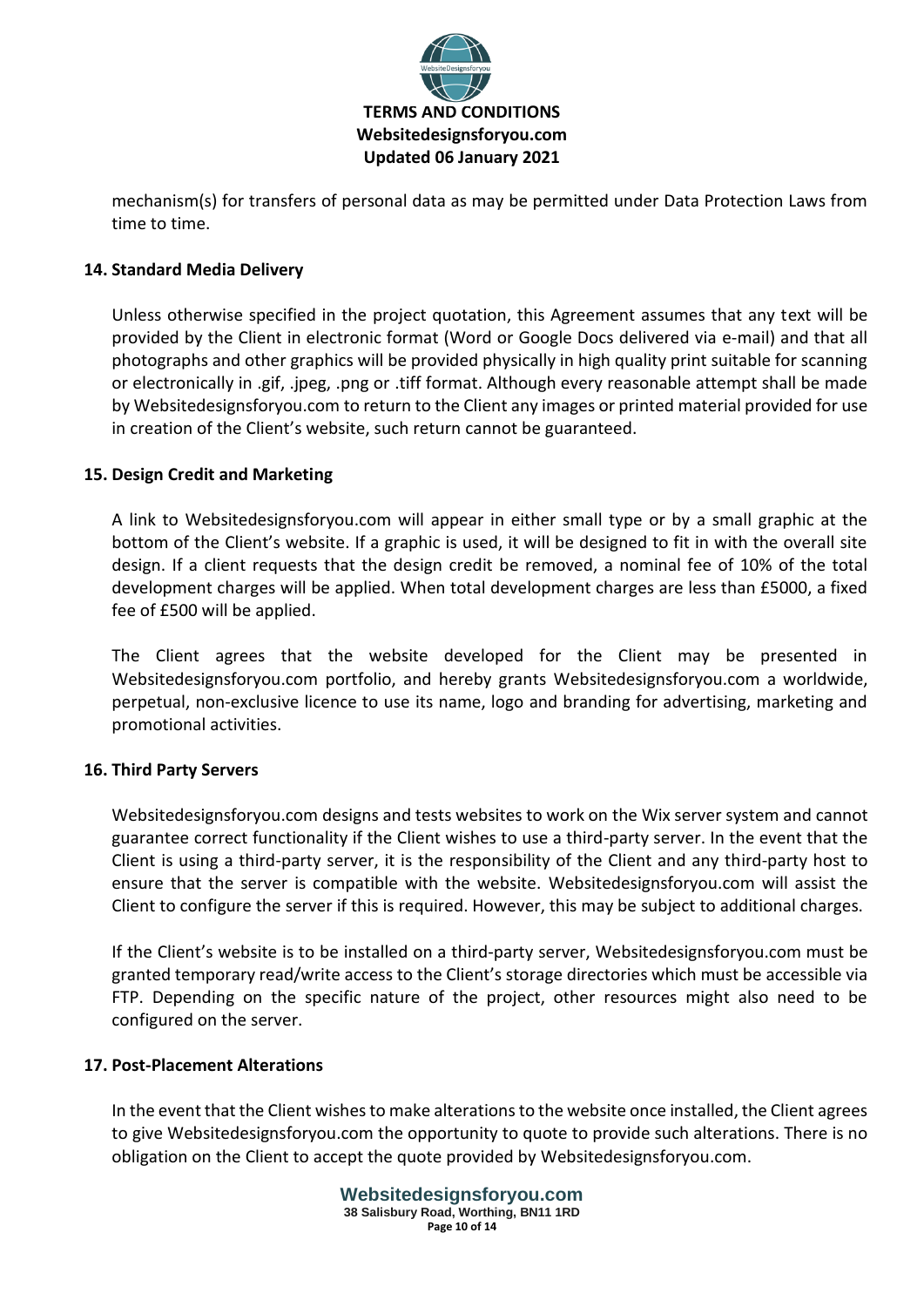

Websitedesignsforyou.com cannot accept responsibility for any alterations caused by the Client or a third party occurring to the website once installed. Such alterations include, but are not limited to additions, modifications or deletions.

## **18. Domain Names**

Websitedesignsforyou.com make no representation that the domain name the Client wishes to register is capable of being registered by or for the Client or that it will be registered in the name of the Client. The Client should not assume registration of the requested domain name(s) until notified by Websitedesignsforyou.com.

The registration and use of the Client domain name is subject to the terms and conditions of use applied by the relevant naming authority; ICANN in the case of .COM/NET/ORG and Nominet in the case of domain names ending with .UK the Client shall ensure that the Client are aware of those terms and conditions and that the Client comply with them. The Client shall have no right to bring any claim against Websitedesignsforyou.com in respect of refusal to register a domain name. Any administration charge paid by the Client to Websitedesignsforyou.com shall be non-refundable notwithstanding refusal by the naming authority to register the Clients desired name.

Websitedesignsforyou.com shall have no liability in respect of the use by the Client of any domain name; any dispute between the Client and any other person must be resolved between the parties concerned in such dispute. If any such dispute arises, Websitedesignsforyou.com shall be entitled, at their discretion and without giving any reason, to withhold, suspend or cancel the domain name. Websitedesignsforyou.com shall also be entitled to make representations to the relevant naming authority but will not be obliged to take part in any such dispute.

Websitedesignsforyou.com shall not release any domain to another provider unless full payment for that domain has not been received from the Client

Payment in relation to any purchase of domain names, hosting services and / or email addresses by Websitedesignsforyou.com will need to be provided prior to any work being completed. Renewal of those domain names, hosting services and email addresses must be made thirty (30) days prior to the end of the contract term. The loss, cancellation or otherwise of the domain brought about by non or late payment is not the responsibility of Websitedesignsforyou.com. The Client should keep a record of the due dates for payment to ensure that payment is received in good time.

### **19. Email addresses**

Where an email address has been purchased as part of a package or at an additional cost a link and access to the email will be provided by Websitedesignsforyou.com. Websitedesignsforyou.com is not responsible for the management or upkeep of the email or the content that it is used for.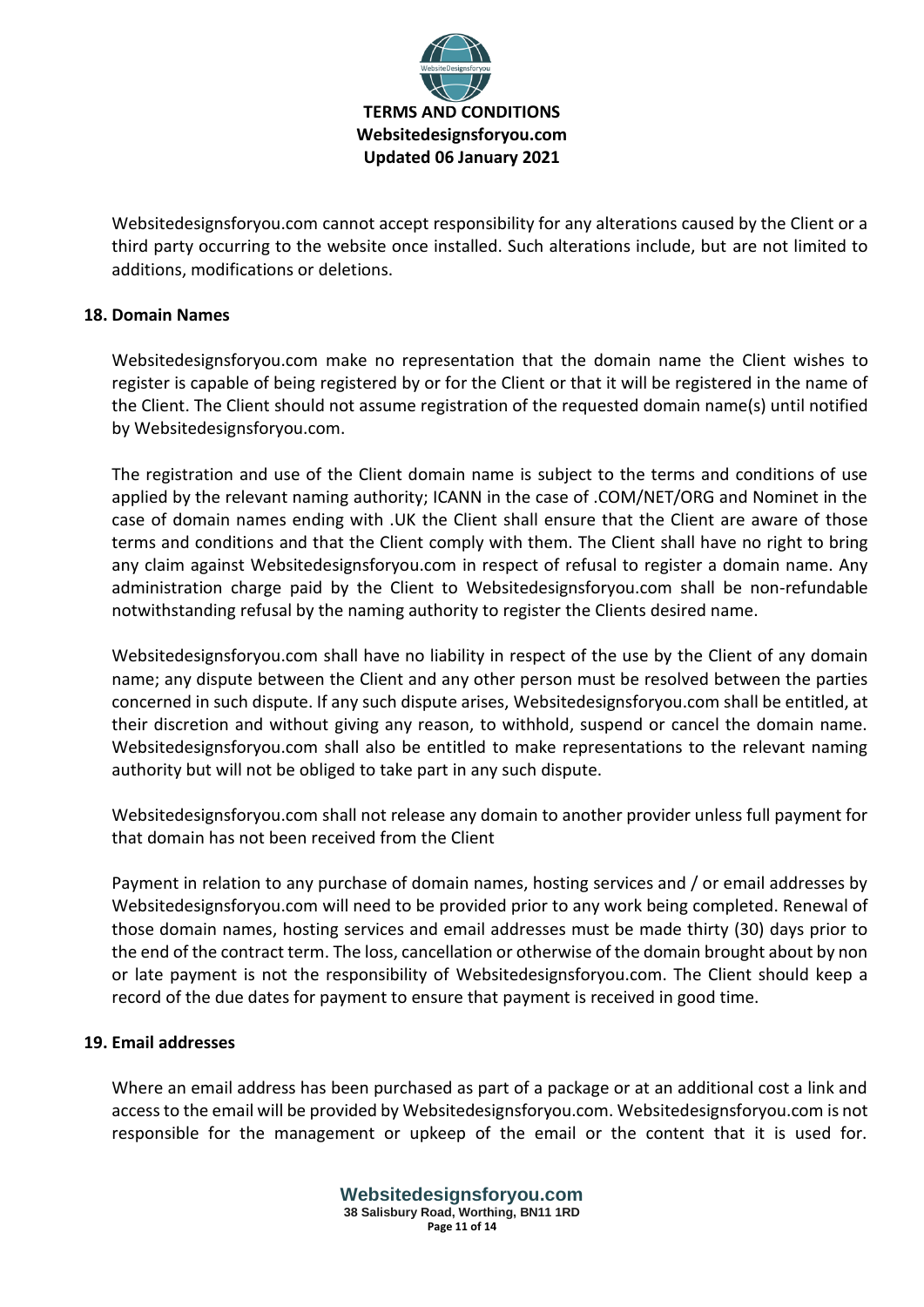

Websitedesignsforyou.com reserves the right to suspend or cancel any email address where the Client fails to meet the conditions outline within these terms and conditions.

## **20. Pointing**

Where the hosting of the Clients website is provided by a third party Websitedesignsforyou.com will point the content to the hosting server. Websitedesignsforyou.com is, therefore, not responsible for the management of the third-party hosting or any email address associated with it.

### **21. Third Party Products**

Any third-party software which Websitedesignsforyou.com agrees to provide shall be supplied in accordance with the relevant licensor's standard terms. The one-off licence fee for such third-party software is included in the Charges payable pursuant to clause 1.

### **22. General**

These Terms constitute the entire agreement between the parties and supersedes all previous representations, promises, assurances, warranties, understandings and agreements between them, whether written or oral, relating to their subject matter.

A failure or delay by a party to exercise any right or remedy provided under this agreement or by law shall not constitute a waiver of that or any other right or remedy, nor shall it prevent or restrict any further exercise of that or any other right or remedy.

These Terms do not give rise to rights under the Contracts (Rights of Third Parties) Act 1999 to enforce any part of these Terms.

No variation of these Terms shall be effective unless it is in writing and signed by the parties (or their authorised representatives).

A notice given to a party under or in connection with these Terms shall be in writing and in English, by email or next working day delivery service. Notices to the Client shall be sent to the email address or address last notified to Websitedesignsforyou.com. Notices to Websitedesignsforyou.com shall be sent to the email address or address set out at www.Websitedesignsforyou.com.com.

#### **23. Digital Marketing**

Websitedesignsforyou.com will honour the components of your chosen digital marketing scope of work, providing an agreement to a minimum 3 months contract is served and monthly payments are received in advance. In the event that payment is not received on time, we regret that further work will be halted until this is rectified.

> **Websitedesignsforyou.com 38 Salisbury Road, Worthing, BN11 1RD Page 12 of 14**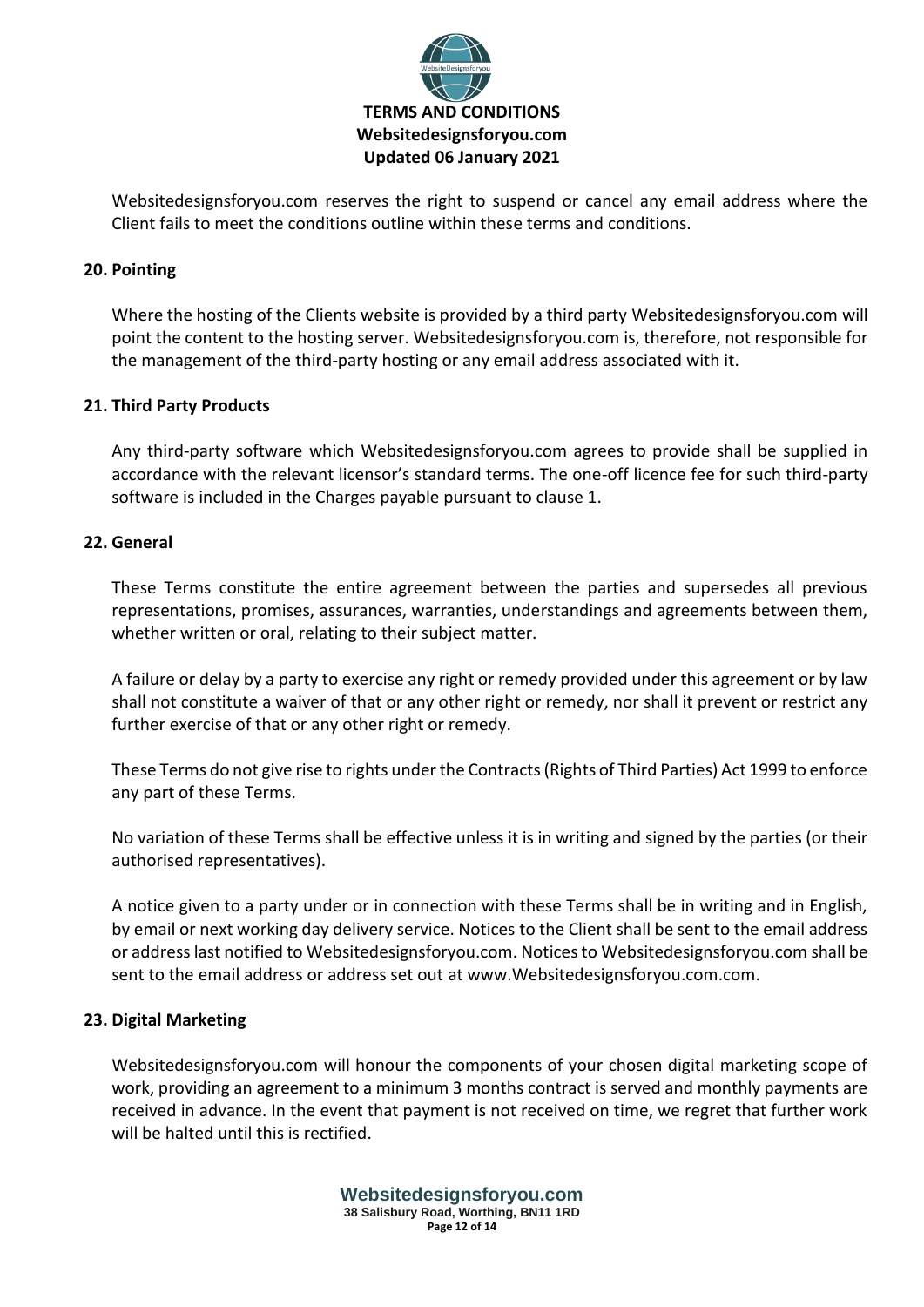

### **24. Liability**

Nothing in these Terms shall operate to exclude or limit either party's liability for: (a) death or personal injury caused by its negligence; (b) fraud; or (c) any other liability which cannot be excluded or limited under applicable law.

Websitedesignsforyou.com shall not be liable under or in connection with these Terms or any collateral contract for any: (a) loss of revenue; (b) loss of actual or anticipated profits; (c) loss of contracts; (d) loss of business; (e) loss of opportunity; (f) loss of goodwill or reputation; (g) loss of, damage to or corruption of data; (h) any indirect or consequential loss; (i) loss or damage caused by any inaccuracy, omission, delay or error, whether as a result of negligence or other cause in the production of the website; or (j) loss or damage to the Client's artwork/photos supplied for the website, whether as a result of negligence or otherwise.

The entire liability of Websitedesignsforyou.com to the Client in respect of any claim whatsoever or breach of this Agreement, whether or not arising out of negligence, shall be limited to the charges paid for the Services under this Agreement in respect of which the breach has arisen.

### **25. Warranty**

Websitedesignsforyou.com makes no express or implied warranties, including warranties of title, non-infringement, and warranties of merchantability or fitness for a particular purpose, regarding the service, or any software or other material available through the service, regardless of what the client may have told Websitedesignsforyou.com about the client's intended use of the service. No oral advice or information given by Websitedesignsforyou.com shall create a warranty or otherwise alter the provisions of this section.

## **26. Severability**

In the event any one or more of the provisions of this Agreement shall be held to be invalid, illegal or unenforceable, the remaining provisions of this Agreement shall be unimpaired, and the Agreement shall not be void for this reason alone. Such invalid, illegal or unenforceable provision shall be replaced by a mutually acceptable valid, legal and enforceable provision, which comes closest to the intention of the parties underlying the original provision.

#### **27. Force Majeure**

Neither party shall be in breach of this agreement nor liable for delay in performing, or failure to perform, any of its obligations under this agreement if such delay or failure result from events, circumstances or causes beyond its reasonable control. In such circumstances the affected party shall be entitled to a reasonable extension of the time for performing such obligations, provided that if the period of delay or non-performance continues for two months, the party not affected may

> **Websitedesignsforyou.com 38 Salisbury Road, Worthing, BN11 1RD Page 13 of 14**